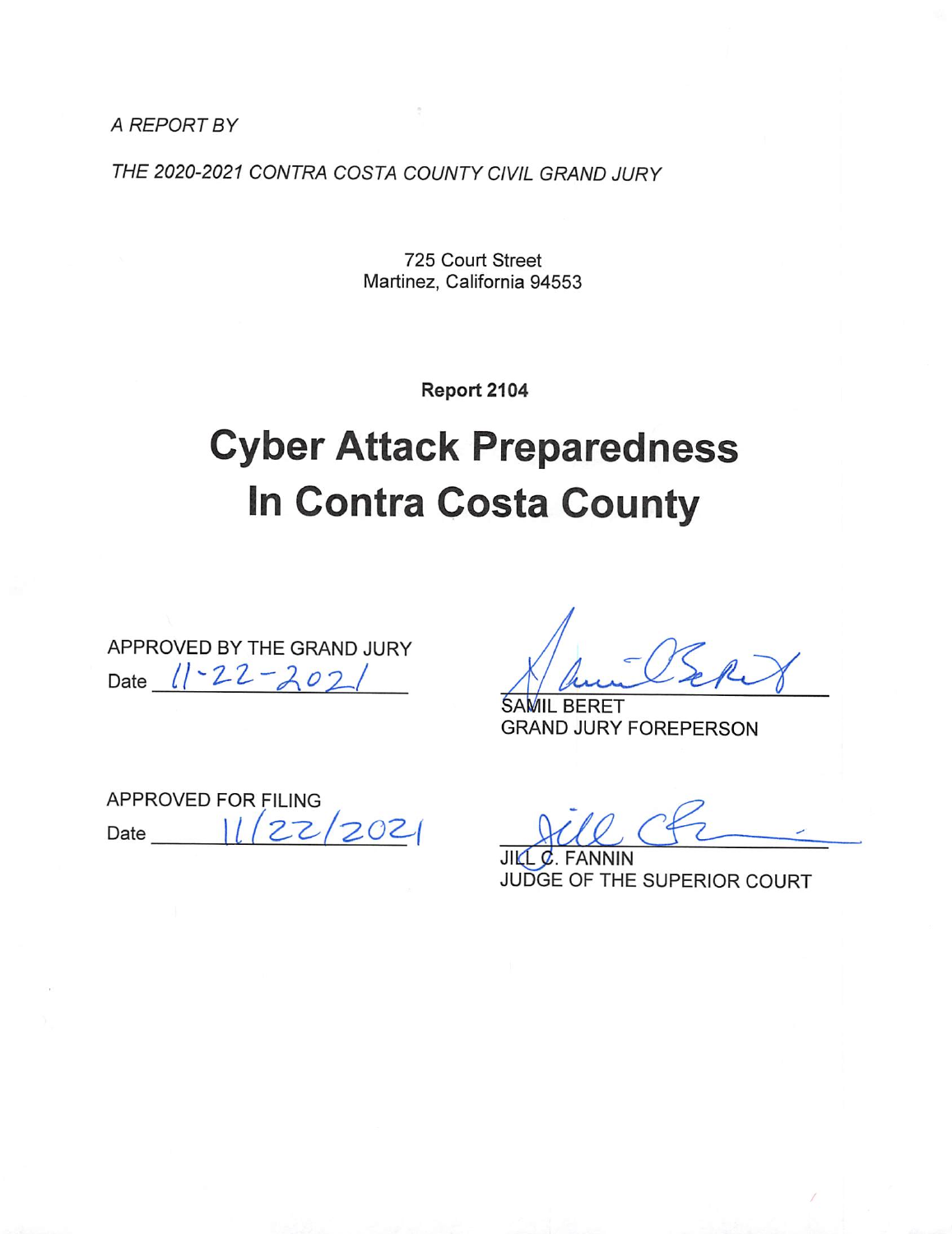Contact: Samil Beret **Foreperson** (925) 608-2621

Contra Costa County Grand Jury Report 2104

## **Cyber Attack Preparedness in Contra Costa County**

# **TO: Contra Costa County Board of Supervisors Contra Costa County Department of Information Technology**

## **SUMMARY**

In the fall of 2019, hackers from the Balkans breached the Contra Costa County Library's (CCCL) Information Technology systems. The hackers obtained an administrative login, gained access to the network, took control, installed, and encrypted malicious software. In January 2020, the hackers demanded a ransom. This attack might have been prevented if the Library had cyber security software. Fortunately, the County's Department of IT (DoIT) was able to restore the Library's administrative systems within three days. However, the public system was inaccessible for two weeks at 29 locations, including library computers and all e-library features such as e-book delivery.

Contra Costa County uses IT as a foundation for data gathering, sharing, and storage throughout all county offices for essential services, including communication for law enforcement, healthcare, and infrastructure such as public works. Building and maintaining a robust IT environment require substantial capital outlays as well as annual expenditures.

The budget for DoIT in 2021 was \$18.6 million, while the overall County budget is \$4.06 billion. IT expenditures of individual County departments (e.g., Health Services, Sheriff's Office, and the Library) are not reflected in DoIT's budget since IT services are decentralized in various County departments. Further, those IT budgets for individual County departments are not separated from their overall budgets and therefore not transparent.

IT is subject to rapid evolution. New technologies are introduced weekly. Expensive hardware and software can quickly become obsolete or open to cyber-attack because older equipment might not support the necessary security upgrades.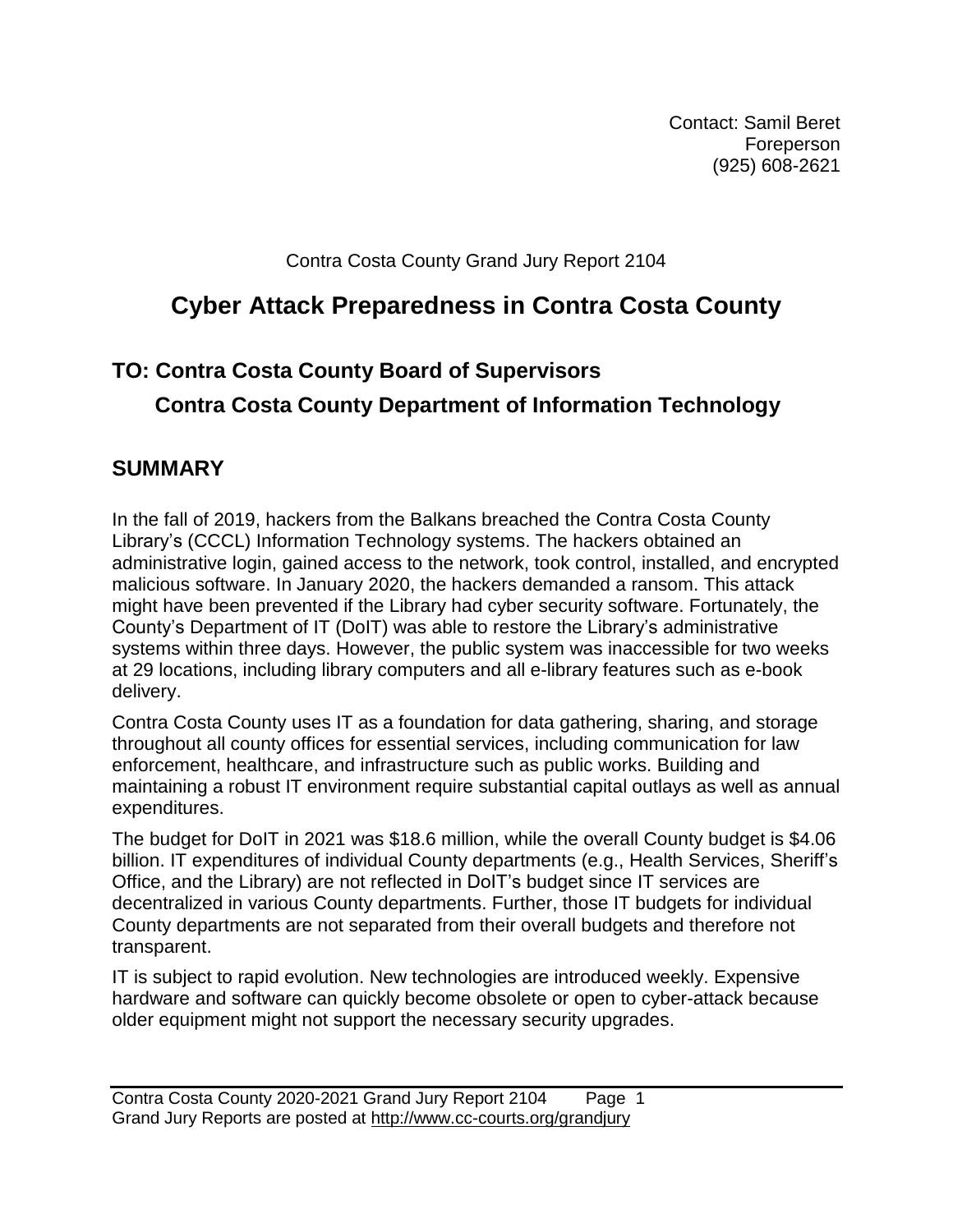Cyber-attacks are a threat to private and public institutions globally. According to cyber security experts, threats arise from disgruntled employees, foreign hackers or computer enthusiasts exhibiting their hacking abilities. Recent nation-wide breaches by external sources, including at SolarWinds, Colonial Pipeline, and Scripps, highlight the urgency to step up protection against attacks.

The Contra Costa County Library (CCCL), Contra Costa County Fire Protection District (Con Fire), and Contra Costa County Health Services Departments (Health Services) have experienced cyber-attacks. The Grand Jury investigated the general County IT landscape to determine vulnerabilities and plans to protect exposed systems and software.

The Grand Jury found that the overall County IT infrastructure is decentralized. Progress to eliminate redundancies (e.g., email systems, data storage) has been made since the 2017-2018 Grand Jury Report (1805). According to industry experts, decentralized organizations are less able to prevent cyber security breaches because they often lack key IT professionals, systems and/or coordination to deter cyber-attacks. The Grand Jury recommends that the County consider selective consolidation of IT services and resources into DoIT that will increase readiness to prevent and recover from cyber-attacks.

## **METHODOLOGY**

The Grand Jury used the following investigative methods:

- Requests for information from County departments.
- Interviews with County IT department employees, County officials, and industry experts.
- Internet research of public, private, and government agency best practices.
- Review of news articles, including those exposing cyber-attacks, threats, and their outcomes.
- Review of prior Grand Jury Report 1805.
- Review of cyber security best practices based on National Institute of Security Technology, US Department of Homeland Security and California Office of Emergency Services.

## **BACKGROUND**

In Contra Costa County, the IT infrastructure spans twenty-four County departments. The organization is headed by DoIT, the central IT group which coordinates the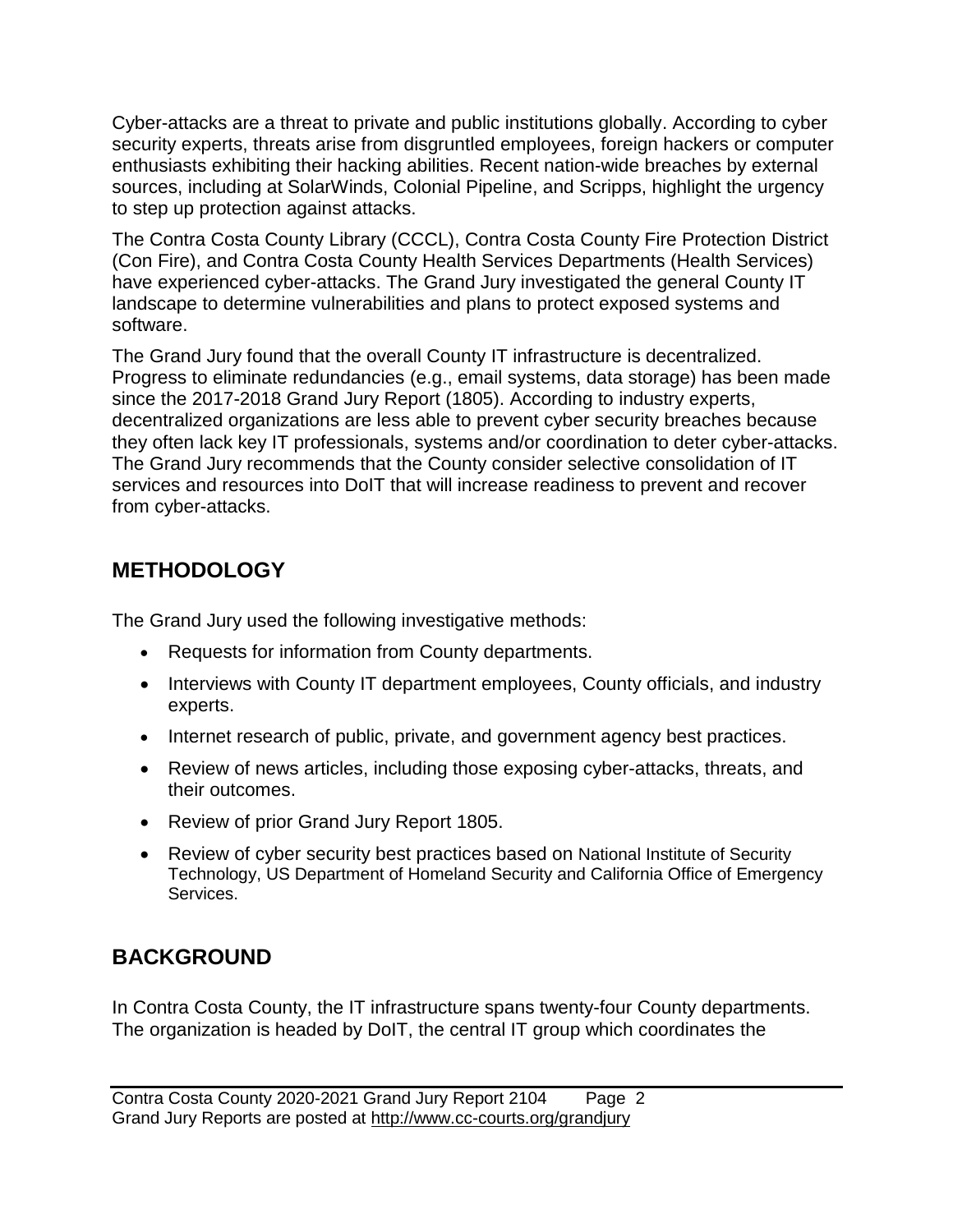individual departmental IT groups. DoIT is responsible for the central county computing complex, a county Wide Area Network, and numerous local area networks. Storage and backup procedures in this environment make data available on multiple devices via network servers or digital backups. DoIT is also responsible for the overall level of computing, printing, and telecommunications standards in the County. DoIT also provides business and technical consulting services to departments and managers throughout the County on a reimbursable basis.

In May 2018, the Grand Jury produced report 1805 on "Effectiveness of IT Operations in County Government." Some of the Grand Jury recommendations were implemented while others were not. For example, the County's IT Strategy and Disaster Recovery Plans have been updated. Recommendations not followed were due to the DoIT's Chief Information Officer (CIO) not having the authority to mandate them due to the decentralized IT structure of the County. Specific examples include centralized procurement and installation of standard hardware and software on a County-wide basis.

The budget for DoIT in 2021 was \$18.6 million, while the overall County budget is \$4.06 billion. IT expenditures of individual County departments (e.g., Health Services, Sheriff's Office, and the Library) are not reflected in DoIT's budget. The Grand Jury reviewed the Comprehensive Annual Financial Report of the County and could not identify the IT budgets for individual county departments. It is difficult to determine precisely how much money the County is spending on IT and whether there are potential redundancies. This was a problem the previous Grand Jury Report 1805 identified.

Supplementing DoIT's services, some large departments (e.g., Health Services Department, Sheriff's Office) retain control over their own IT strategy, procurement, and routine IT services provided for their departments. These departments have their own data and network operations and dedicated IT staff. They have specialized requirements such as Health Insurance Portability and Accountability Act (HIPAA) compliance and the Sheriff's Office's use of Federal and State databases. Other smaller departments have small IT teams for local and/or specialized support, but generally rely on DoIT for procurement, equipment updates, and system maintenance. Based on the Grand Jury's interviews, there is a lack of uniformity in systems and software, such as email systems and data storage.

Cyber-attacks pose a threat to governmental operations in Contra Costa County and nationwide. According to Check Point Software's Mid-Year Security Report, there were 93% more ransomware attacks in the first half of 2021 than in the same period last year. In addition, the attacks were marked by the rise of what is known as "Triple Extortion" ransomware. Not only is data encrypted, stolen, and moved, but if there is no response to the original threat for payment or the threat of a data leak, attackers may then launch a Denial-of-Service attack which locks up the targeted entity's system services to force it to the negotiation table. Cyber-attacks are increasing in their number and cost. IBM estimated that data breaches now cost companies \$4.24 million per incident on average, with costs rising 10% compared to 2020.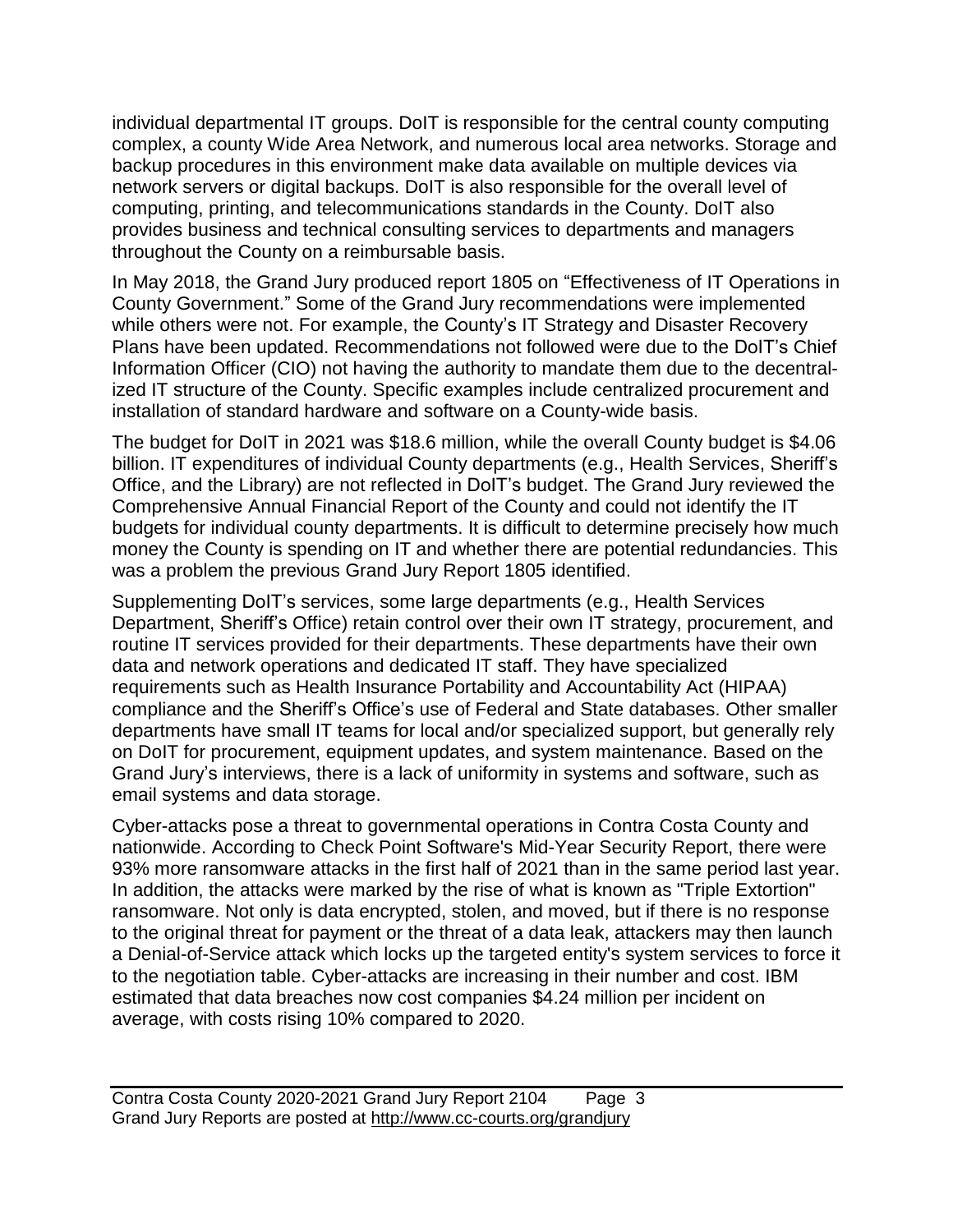As the COVID-19 crisis spread globally, so did cyber attacks. The increase in virtual activities such as remote work and online shopping have made enterprise networks and popular websites a breeding ground for cybercrime. According to an advisory from the U.S. Department of Homeland Security Cyber Security and Infrastructure Agency (CISA) and the U.K.'s National Cyber Security Centre (NCSC), cybercriminals are targeting individuals, businesses, and organizations of all sizes with these attacks, including phishing attempts and trying to exploit security lapses in remote meetings. (https://www.gartner.com/en/humanresources/research/talentneuron/labor-market-trends/cybersecurity-laborshortage-and-covid-19).

The 2019 Contra Costa County Library (CCCL) attack and subsequent disruption of e-Library Services heightened concern about county-wide cyber security. It demonstrated how a lack of cyber security experts in individual departments, and departmental cyber security oversight by DoIT, impact end users. Based on the Grand Jury's interviews, staff shortages intensify this problem. Small IT teams do not always have cyber security experts and are impacted if they have an open position or someone on leave. In this case, after the attack, DoIT took over the IT operations for the CCCL. DoIT provided resources including access to an external specialized team contracted to restore access to all systems. The estimated total costs were between \$4 million and \$6 million to upgrade firewalls, equipment and software updates or upgrades to bring the CCCL systems to industry standards. An insurance claim was filed for \$1.2 million for recovery costs. The CCCL has applied for a State Library Association Technology Grant to upgrade its systems. If awarded, it will provide an additional \$3 Million to bring the systems into compliance with current updated County standards.

The routine software update may be one of the most familiar and least understood parts of our digital lives... Last spring, a Texas-based company called SolarWinds made one such software update available to its customers. It was supposed to provide the regular fare — bug fixes, performance enhancements to the company's network management system... Hackers believed to be directed by the Russian intelligence service, the SVR, used that routine software update... as a vehicle for a massive cyberattack against America.

(https://www.npr.org/2021/04/16/985439655/a-worst-nightmare-cyberattack-theuntold-story-of-the-solarwinds-hack).

Due to the SolarWinds Attack, software companies worldwide scrambled to update their software platforms to secure their systems. The Con Fire email servers were so obsolete that the Microsoft security patch to fix this vulnerability could not be applied in April 2021. When Con Fire's staff recognized the threat, they asked DoIT to assist. DoIT staff went on-site to perform hardware upgrades and expensive off-hours software updates. The total cost is still being assessed. While there was not a breach, Con Fire was vulnerable to one.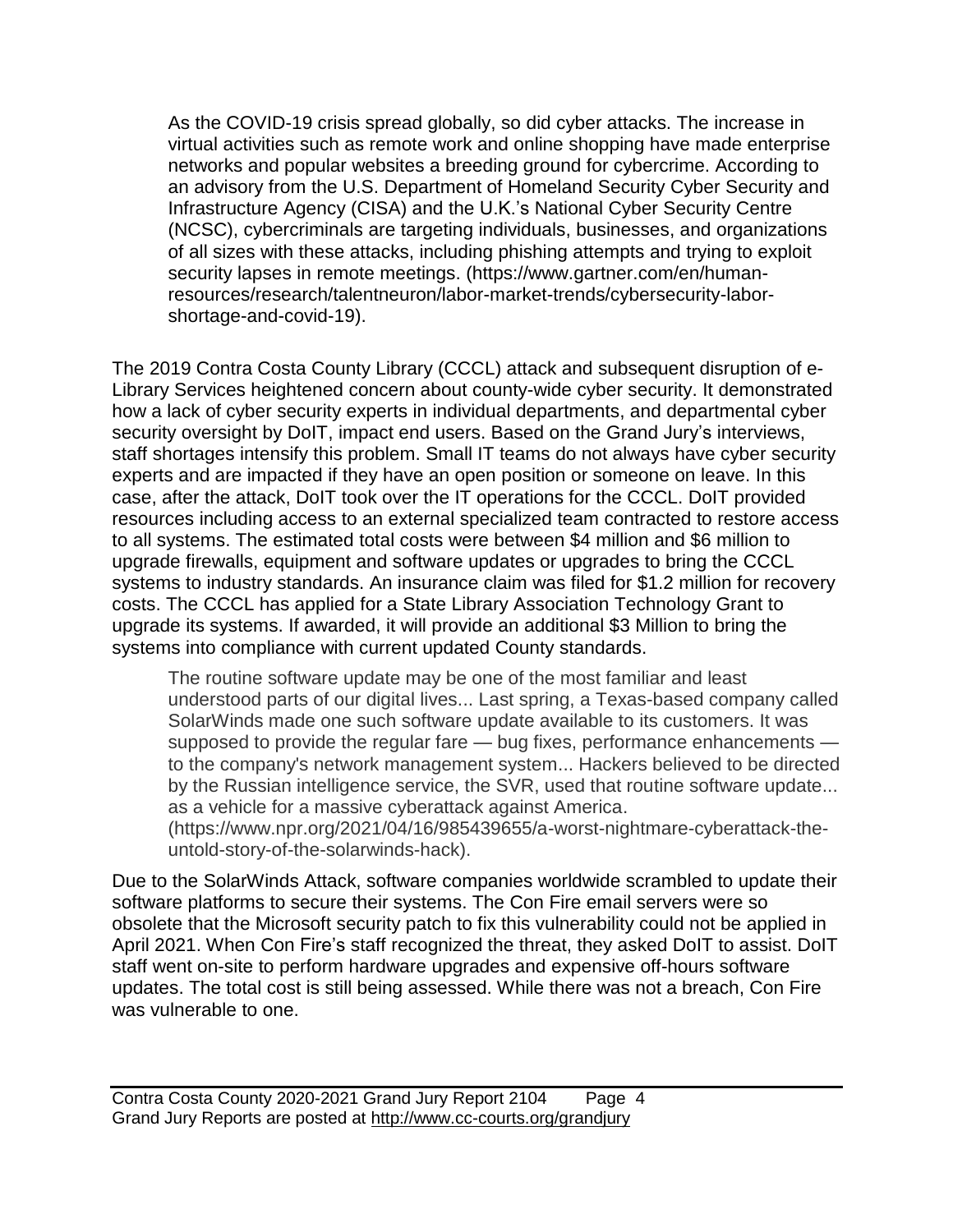In 2018, the use of a flash drive by a contractor for the Contra Costa Health Services Department resulted in a data breach of patient medical information. This could have been prevented if adequate protocols were in place regarding the use of flash drives. (https://www.hipaajournal.com/contra-costa-health-plan-breach/)

## **DISCUSSION**

The Grand Jury focused on three general areas that put the County at risk for a cyberattack: 1) Staffing shortages, 2) Training frequency, and 3) Decentralization.

#### **Staffing Shortages**

A shortage of trained IT employees, and the strain of ever-increasing workloads affect quality of service and cyber-attack readiness. For example, implementation of body cameras for uniformed police officers requires additional training and maintenance for IT staff in addition to data storage. During interviews with various county departments, all interviewees noted being understaffed with open IT positions. In February 2021, Contra Costa County Health Services had 13 unfilled IT positions. As of November 2021, the County has several IT openings with a salary range between \$74,000 to \$140,000. The County is having difficulty hiring experienced staff to implement state-of-the-art IT tools because qualified cyber security personnel are in high demand nationwide. Based on Grand Jury interviews, the County cannot match private industry's compensation packages. While there may be better job security and long-term benefits working for a government agency, the competitive salaries and enticements like stock options, profit sharing and in-office perks pose competition to the County.

IT executives see the talent shortage as the most significant adoption barrier to 64% of emerging technologies, compared with just 4% in 2020, according to a new survey from Gartner, Inc. A lack of talent availability was cited far more often than other barriers this year, such as implementation cost (29%) or security risk (7%).

Talent availability is cited as a leading factor inhibiting adoption among all six technology domains included in the survey – compute(*r*) infrastructure and platform services, network, security, digital workplace, IT automation and storage and database. IT executives cited talent availability as the main adoption risk factor for most IT automation technologies (75%) and nearly half of digital workplace technologies (41%). [\(https://www.gartner.com/en/newsroom/press](https://www.gartner.com/en/newsroom/press-releases/2021-09-13-gartner-survey-reveals-talent-shortages-as-biggest-barrier-to-emerging-technologies-adoption)[releases/2021-09-13-gartner-survey-reveals-talent-shortages-as-biggest-barrier](https://www.gartner.com/en/newsroom/press-releases/2021-09-13-gartner-survey-reveals-talent-shortages-as-biggest-barrier-to-emerging-technologies-adoption)[to-emerging-technologies-adoption\)](https://www.gartner.com/en/newsroom/press-releases/2021-09-13-gartner-survey-reveals-talent-shortages-as-biggest-barrier-to-emerging-technologies-adoption)

Even though there is limited IT talent available, the County could be more competitive with its compensation packages to attract more of these scarce resources. During interviews, it was evident that work-life balance is a significant issue for all IT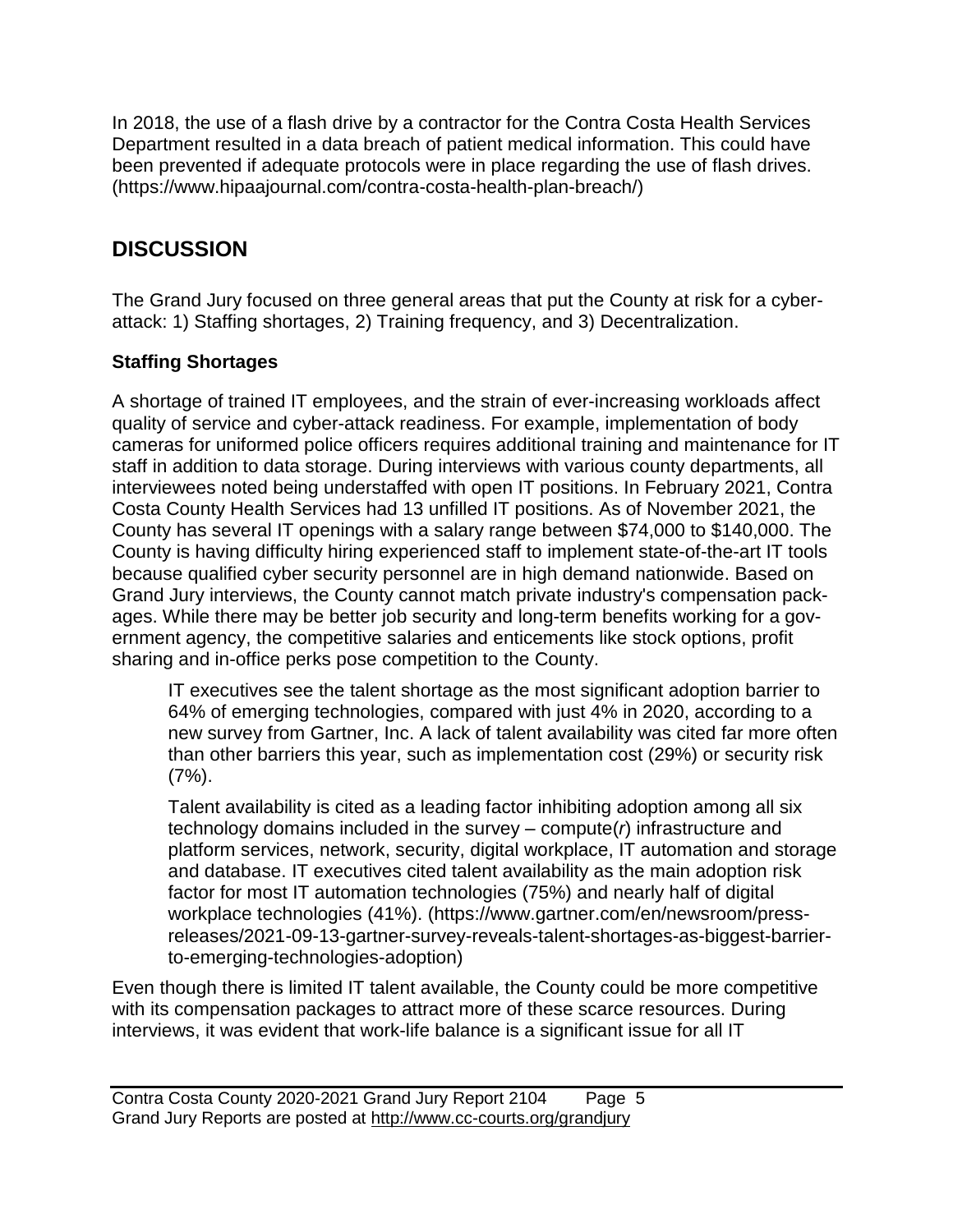departments. IT staff shortages lead to increasing employee burnout and turnover. If the County were able to fill gaps in IT staff, the workload would be more manageable, creating a better work-life balance. Some private enterprises have developed skilled labor pools of IT specialists to cover temporary shortages in multiple departments. A pool concept reduces the need to increase staffing across many departments and is an efficient way to address chronic staff shortages. Also, a talent pool concept can be used as a training platform for new hires.

#### **Training Frequency**

The county currently has a three-part IT Security training program. The following is from DoIT's website:

- 1. "Information Security This program covers prudent business practices that will establish and implement "the need to know" rule base. It dictates how countycontrolled assets, both physical and logical "computer," are maintained with integrity, security, and monitoring.
- 2. Security Awareness This grass roots program will ensure all County employees thoroughly understand and acknowledge that protection of County-controlled assets is critical to the survival and well-being of the County, as well as themselves.
- 3. Business Resumption (*BRP*) This program ensures business continues after any significant business interruption. BRP is the overall umbrella that covers disaster recovery, emergency preparedness plans used by individual department and Individual employee's personal recovery capability."

Industry experts point out that unsuspecting employees often initiate cyber-attacks by opening emails with attachments containing malicious software or employees plugging in hardware such as flash drives or memory sticks to capture or corrupt network data. Based on Grand Jury interviews, industry experts recommend restricting the use of any personal devices at work and work devices at home especially flash or thumb drives. Based on our interviews, County employees and officials are still using personal devices connected to county computers.

DoIT is working to make this above training mandatory. With the increase in threats, DoIT will be requesting annual training. Currently, county-wide training is neither annual nor mandatory.

#### **Decentralization**

Based on interviews, the Grand Jury identified the decentralized structure of IT within the County as a potential source of vulnerability to cyber threats. Interviews revealed that there are at least three reasons for this vulnerability.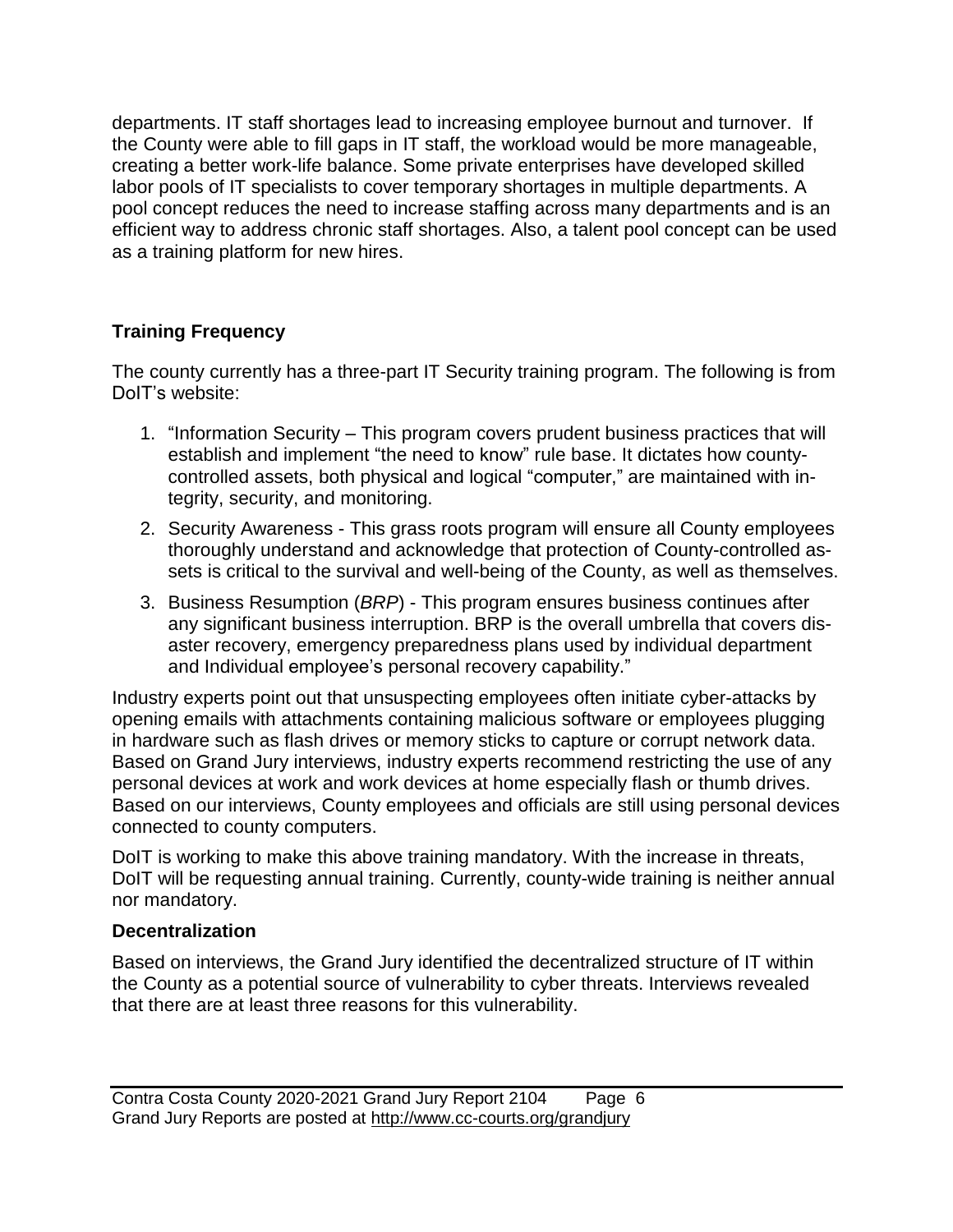First, small departmental IT staffs do not have the time to perform necessary hardware and software updates on a regular basis. This undermines the security of data and systems in these departments and the entire County.

Second, the email systems used by County departments have their own domain names. "Because of spam, it is becoming increasingly difficult to reliably forward mail across different domains, and some recommend avoiding it if at all possible." (John Levine (2008-10-15). "Users Don't Like Forwarded Spam." CircleID Retrieved 2008-11-07.)

Third, DoIT has procured state-of-the-art software programs to monitor network and email domains across the County. DoIT has also built cloud and server protections that are expandable for individual department needs. However, DoIT does not have the authority to mandate use of these capabilities county-wide. Based on our interviews, there are some departments that are either unwilling to utilize these products and services, or unable due to obsolete equipment or lack of available staff. Currently, the County does not have consistent methods or policies for ensuring that all County computer systems are protected from a cyber-attack.

## **FINDINGS**

- F1. County IT Departments are chronically understaffed.
- F2. Obsolete equipment poses a vulnerability threat to County IT security.
- F3. Some County IT departments do not have time to conduct software and hardware updates, and vulnerability scans which are critical for cyber security because of understaffing.
- F4. Some County departments with small IT staffs do not have specialized cyber security personnel.
- F5. Cyber security training is performed on an inconsistent basis in some County departments.
- F6. County employees and contractors use personal storage devices (e.g., flash drives) on County computers.
- F7. The use of personal devices makes County computers vulnerable to denial of service, data breaches or other cyber-attacks.
- F8. IT expenditures and budgets in County departments are not transparently reported so it is difficult to identify redundant and duplicative IT expenditures.
- F9. Decentralized IT structures increase vulnerability to cyber-attacks.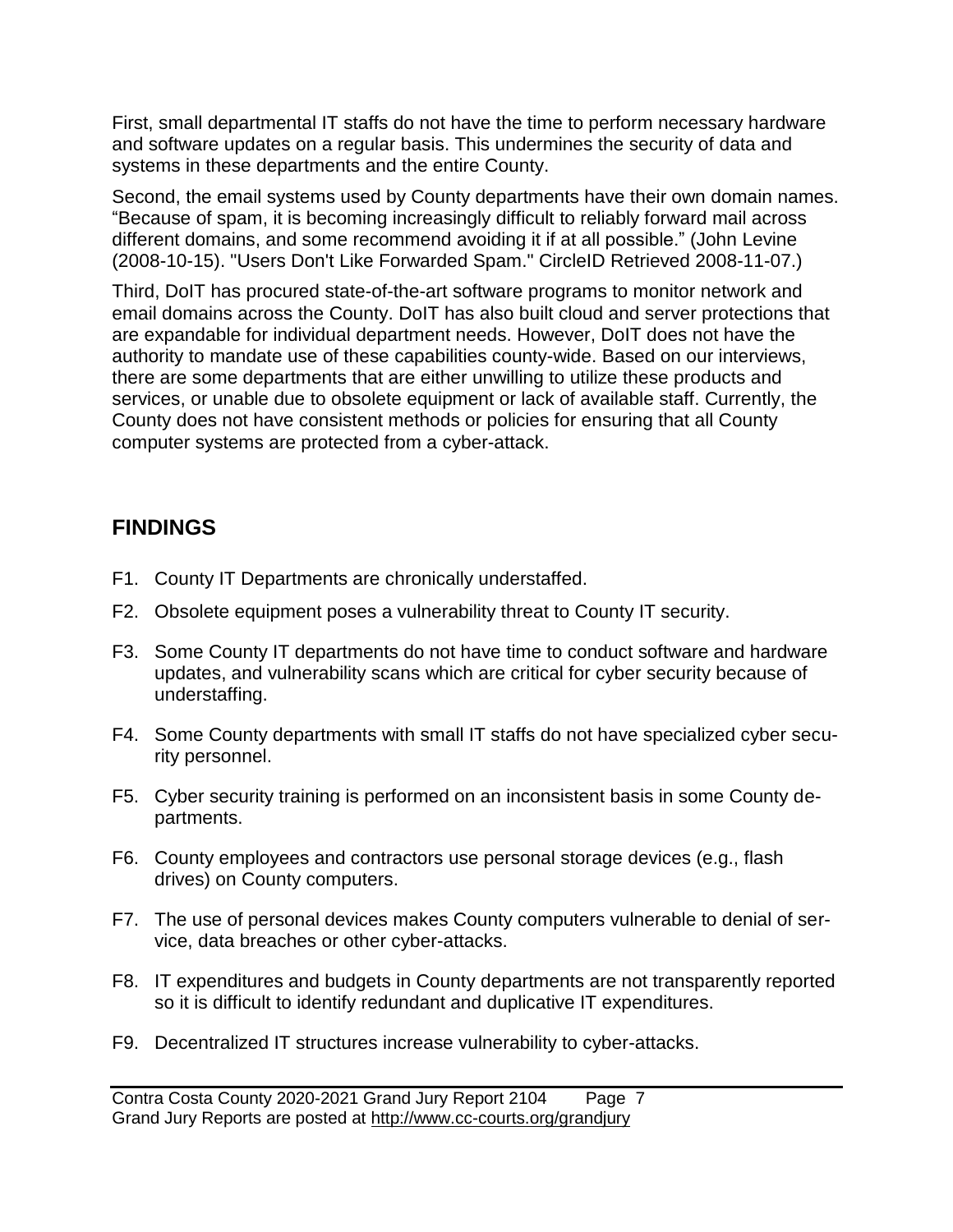- F10. The County's IT structure is decentralized.
- F11. Based on interviews, Contra Costa County is at a disadvantage to hire IT staff with cyber security expertise due to increased compensation and perks offered by some private enterprises.

### **RECOMMENDATIONS**

The Grand Jury recommends that:

- R1. The Board of Supervisors direct the County Chief Information Officer by December 2022 to create a talent pool within DoIT that includes cyber security experts to relieve chronic staffing shortages in all IT departments.
- R2. The Board of Supervisors direct the County Administrator by June 2022 to require all IT departments to forbid use of personal devices on and with County computers (e.g., personal thumb drives).
- R3. The Board of Supervisors direct the County Administrator by June 2022 to require the installation of software on all County computers that can scan for threats and viruses on any device attached to them.
- R4. The Board of Supervisors direct the County Administrator by June 2022 to authorize DoIT to require system vulnerability testing on all County computer systems.
- R5. The Board of Supervisors direct the County Administrator by June 2022 to require all county employees to complete annual cyber security awareness training.
- R6. The Board of Supervisors direct the County Administrator by June 2022 to have DoIT ensure mandatory updates are performed on all systems for all software applications.
- R7. The Board of Supervisors direct the County Administrator by December 2022 to have all County departments identify and replace obsolete IT hardware.
- R8. The Board of Supervisors direct the County Administrator by June 2022 to require County departments to identify their planned IT spending in their overall budgets for transparency.